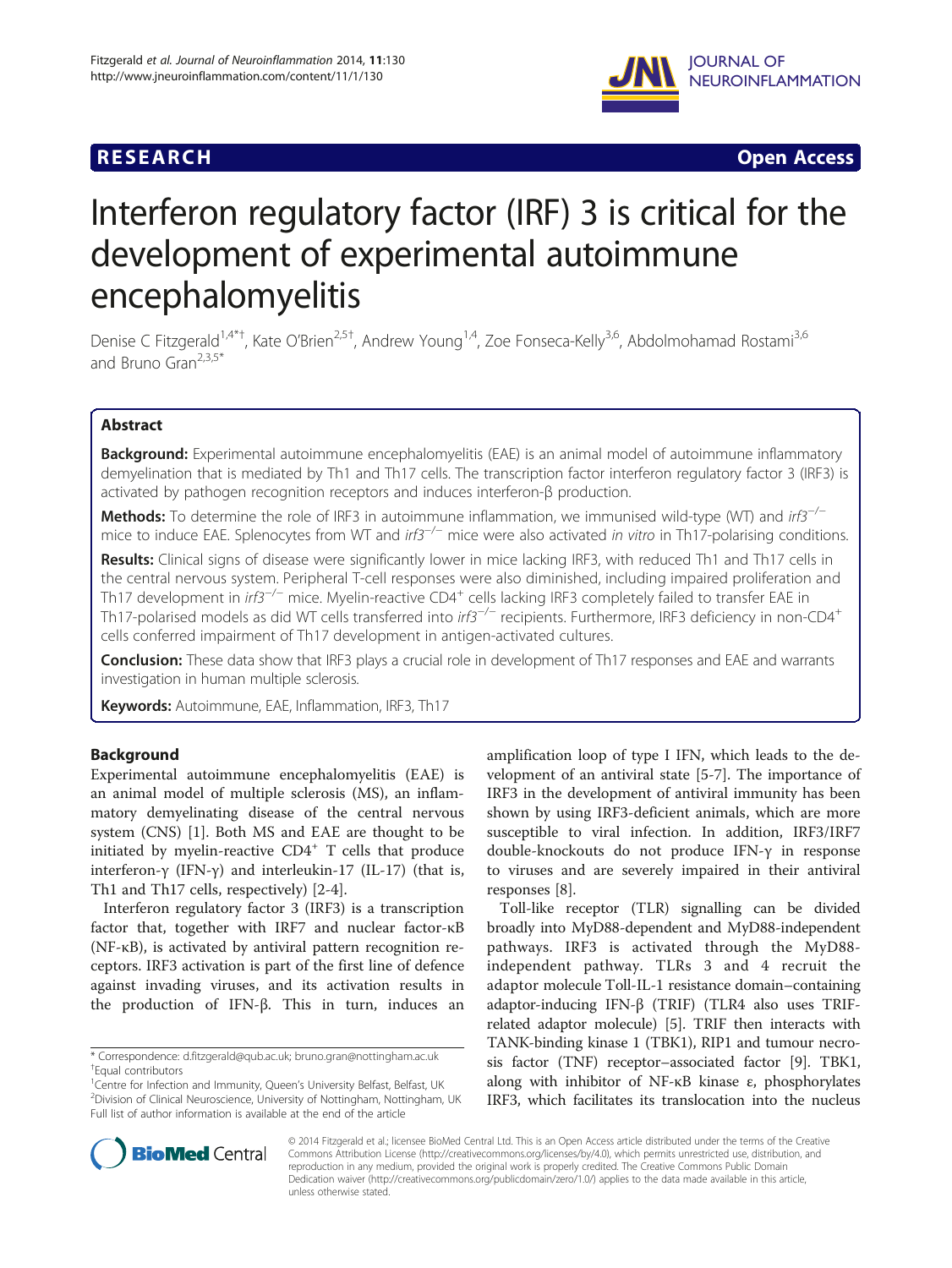[[10](#page-6-0)]. IRF3 in the nucleus can then activate the type I IFN promoters, the IFN-β promoter in particular.

The role of IRFs in EAE and MS has received limited attention. Tada and colleagues showed that IRF1 plays a proinflammatory role in EAE [[11\]](#page-6-0), and, recently, Huber et al. showed that IRF4 promotes CD8<sup>+</sup> T-cell–mediated EAE [[12\]](#page-6-0). Tzima et al. found that mice with heme oxygenase 1 deficiency in myeloid cells exhibited enhanced EAE severity which was associated with a lack of IRF3 activation [[13](#page-6-0)]. To our knowledge, our present study is the first in which the impact of IRF3 deficiency in EAE has been investigated.

On the basis of previous studies showing the protective effect of type I IFN signalling in EAE [[14-17](#page-6-0)], we expected  $irf3^{-/-}$  mice to develop more severe EAE. Compellingly,  $irf3^{-/-}$  mice in fact developed significantly less severe EAE with less CNS infiltration and diminished T-cell responses, including proliferation and Th17 development. Furthermore, myelin-reactive CD4<sup>+</sup> T cells lacking IRF3 completely failed to transfer EAE in an IL-23-driven, Th17-biased model, as did WT cells transferred into irf3−/<sup>−</sup> recipients. IRF3 deficiency in non- $CD4^+$  cells, but not in  $CD4^+$  cells, conferred impairment of Th17 development in antigen-activated cultures. These data implicate IRF3 in the pathogenesis of autoimmune inflammation and Th17 responses.

## Methods

## Experimental autoimmune encephalomyelitis induction

EAE was actively induced in 8- to 12-week-old female C57BL/6 mice (The Jackson Laboratory, Bar Harbor, ME, USA) and  $irf3^{-/-}$  mice by subcutaneous injection of 150 μg of myelin oligodendrocyte glycoprotein  $(MOG<sub>35-55</sub>)$ in complete Freund's adjuvant (CFA) medium containing 5 mg/ml Mycobacterium tuberculosis. Bordetella pertussis toxin (PT) was administered intraperitoneally (200 ng/ mouse) on day 0 and day 2. To adoptively transfer EAE, C57BL/6 or  $irf3^{-/-}$  mice were immunised subcutaneously with 200 μg of  $MOG<sub>35–55</sub>$  in CFA medium at four sites on the back. Mice were sacrificed after 9 to 12 days, and their lymph nodes and spleens were retrieved. Cells were cultured (spleens and lymph nodes combined) at a density of  $8 \times 10^6$  cells/ml in RPMI 1640 medium with 10% foetal calf serum (FCS) and penicillin-streptomycin, L-glutamine, 2-mercaptoethanol, 2-[4-(2-hydroxyethyl)piperazin-1 yl]ethanesulfonic acid and sodium pyruvate in  $150 \times$ 25–mm Petri dishes. Cells were cultured for 3 days with IL-23 (20 ng/ml) at 37°C recovered, and  $CD4^+$ cells were purified with anti-CD4-conjugated magnetic beads (Miltenyi Biotec, Surrey, UK). Cells were resuspended in phosphate-buffered saline (PBS), and  $5 \times 10^6$ cells were injected via the tail vein into recipient mice. PT was injected intraperitoneally (200 ng/injection) on day 0 and day 2. Mice were scored daily for clinical

signs of disease according to the following scale: partial limp tail, 0.5; full limp tail, 1; limp tail and waddling gait, 1.5; paralysis of one hindlimb, 2; paralysis of one hindlimb and partial paralysis of other hindlimb, 2.5; paralysis of both hindlimbs, 3; ascending paralysis, 3.5; paralysis of trunk, 4; moribund, 4.5; death, 5. Cumulative scores were calculated by adding together all daily scores for an individual mouse to yield a single cumulative score value for each mouse. All studies were performed with the approval of the institutional animal care and use committee of Thomas Jefferson University (Philadelphia, PA, USA) or in compliance with the UK Home Office and approved by the Queen's University Ethical Review Committee.

## Isolation of central nervous system cells

Spinal cords were removed from the mice after transcardial perfusion with PBS. Mononuclear cells were isolated by Percoll gradient centrifugation. Pooled cells were cultured for 4 hours in RPMI 1640 medium containing 10% FCS and stimulated with phorbol 12-myristate 13-acetate (50 ng/ml), ionomycin (500 ng/ml) and GolgiPlug protein transport inhibitor  $(1 \mu g/10^6 \text{ cells};$  BD Biosciences, San Jose, CA, USA).

## T-cell activation in vitro

Spleens were harvested from wild-type (WT) and  $irf3^{-/-}$ mice, and single-cell suspensions were prepared following erythrocyte lysis. Cells were cultured at a density of  $2 \times 10^6$  cells/ml in X-VIVO 15 medium (Lonza, Walkersville, MD, USA) or Iscove's modified Dulbecco's medium and activated with anti-CD3/anti-CD28 antibodies or with  $MOG_{35-55}$  (25 µg/ml) in the presence or absence of the following cytokines and antibodies for 3 days as indicated: transforming growth factor-β (TGF-β) (2 ng/ml), IL-6 (20 ng/ml), TNF-α (10 ng/ml), IL-1β (10 ng/ml), IL-23 (10 ng/ml), IL-12 (10 ng/ml) and anti-IFN-γ (10 μg/ml) for 3 days. CD4<sup>+</sup> and CD4<sup>-</sup> cells were purified prior to culture by immunomagnetic separation (Miltenyi Biotec) and cultured in various combinations as indicated.

## Flow cytometry

Flow cytometric analysis of splenocytes and mononuclear cells from the CNS was performed as previously described [[18](#page-6-0)]. Briefly, cells were washed and blocked with anti-CD16/anti-CD32 antibodies. Blocked cells were stained for 20 minutes in the dark with fluorescencelabelled antibodies to a range of cell surface markers (BD Pharmingen, San Diego, CA, USA). For intracellular staining, cells were washed, fixed and permeabilised using FIX & PERM cell permeabilisation reagents (Caltag Laboratories, Burlingame, CA, USA). Cells were intracellularly stained for IL-17 and IFN-γ. Data were acquired on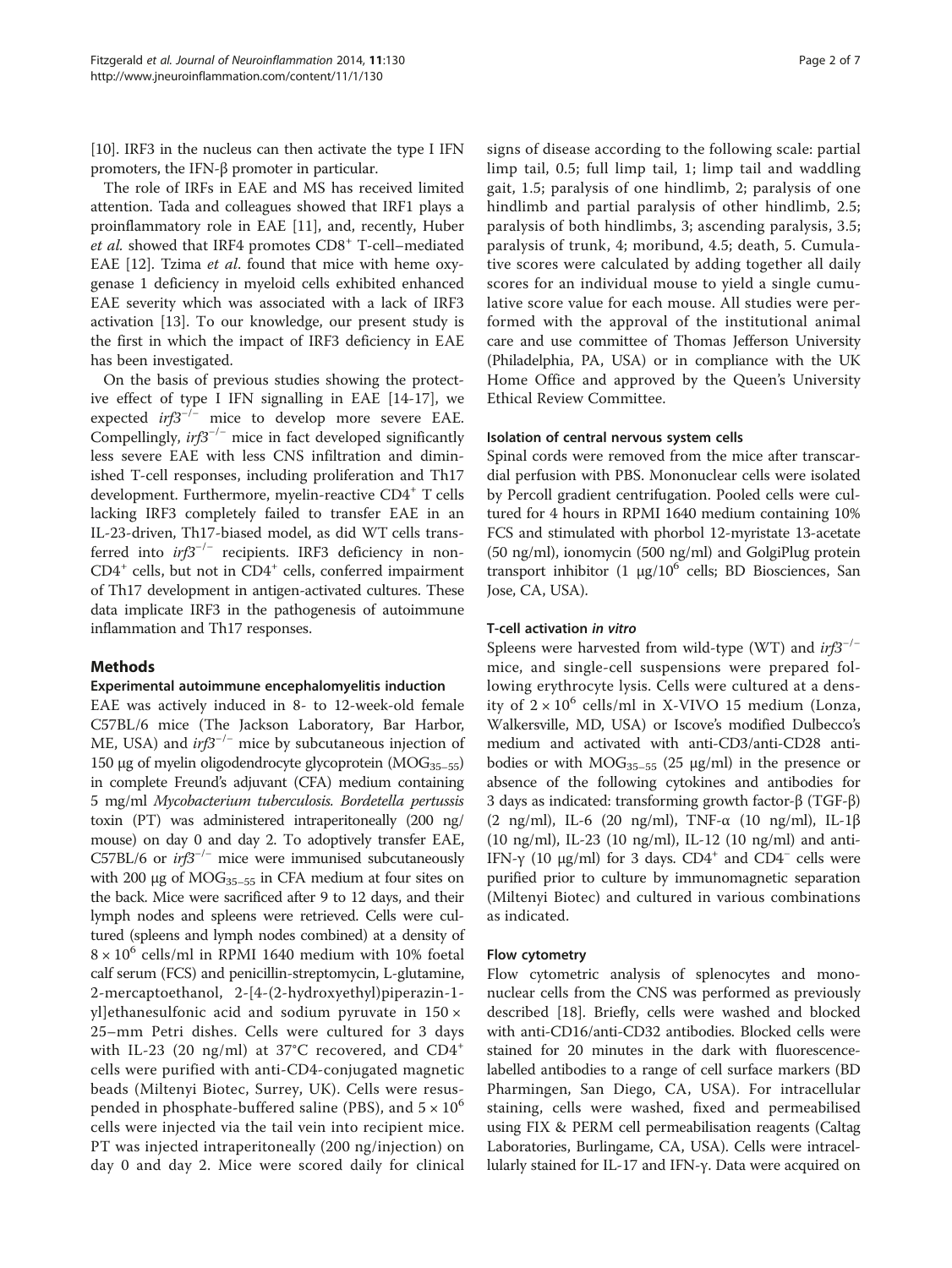a FACSAria or FACSCanto system (BD Biosciences) and analysed using FlowJo software (TreeStar, Ashland, OR, USA).

## Cytokine analysis

Splenocytes from EAE experiments were cultured for 72 hours *ex vivo* with  $MOG_{35-55}$  (25  $\mu$ g/ml) or anti-CD3/anti-CD28 (1  $\mu$ g/ml) at a density of 2 × 10<sup>6</sup> cells/ml in RPMI 1640 medium containing 10% FCS, penicillinstreptomycin, L-glutamine and nonessential amino acids. Supernatant cytokine concentrations from all splenocyte cultures were measured by enzyme-linked immunosorbent assay (IL-17; R&D Systems, Minneapolis, MN, USA).

## Proliferation assay

Splenocytes were cultured for 48 hours with  $MOG_{35-55}$ (25 μg/ml) or anti-CD3/anti-CD28 (1 μg/ml) at a density of  $2 \times 10^6$  cells/ml in X-VIVO 15 medium. T cell proliferation was measured by [<sup>3</sup>H]thymidine incorporation as previously described [\[19\]](#page-6-0).

## Statistical analysis

Clinical scores were tested for statistical significance by comparing areas under the curve for each animal and comparing groups with a nonparametric Mann-Whitney  $U$  test. Cytokine production and proliferative responses of WT and irf3−/<sup>−</sup> mice were compared using an unpaired two-tailed Student's t test.

## Results and discussion

## Deficiency of interferon regulatory factor 3 inhibits experimental autoimmune encephalomyelitis

To investigate the role of IRF3 in CNS autoimmune inflammation, we induced EAE in WT and  $irf3^{-/-}$  mice with  $MOG_{35-55}$  in CFA medium. Surprisingly, we consistently observed significantly less severe disease in  $irf3^{-/-}$ mice (Figure 1A). Disease incidence was also significantly lower in  $irf3^{-/-}$  groups (Table 1), as were maximal and

| Table 1 Incidence of actively induced experimental |
|----------------------------------------------------|
| autoimmune encephalomyelitis in wild-type and      |
| $irf3^{-/-}$ mice <sup>a</sup>                     |

| <b>Experiment</b> | Wild type   | $IRF3^{-/-}$ |  |
|-------------------|-------------|--------------|--|
| 1                 | 7/7 (100%)  | 5/6 (83%)    |  |
| $\mathcal{P}$     | 4/6 (67%)   | 7/7 (100%)   |  |
| 3                 | 5/5 (100%)  | 2/8 (25%)    |  |
| $\overline{4}$    | 6/6 (100%)  | 1/6 (17%)    |  |
| 5                 | 4/5 (80%)   | 2/5 (40%)    |  |
| Total             | 26/29 (90%) | 17/32 (53%)  |  |

<sup>a</sup>Wild-type and interferon regulatory factor 3-knockout (irf3<sup>-/-</sup>) mice were immunised with myelin oligodendrocyte glycoprotein (MOG<sub>35-55</sub>) in Complete Freund's adjuvant, and Bordetella pertussis toxin was administered on day 0 and day 2. Mice were scored daily for clinical signs of experimental autoimmune encephalomyelitis. Data represent disease incidence in each group in five independent experiments.

cumulative clinical scores in five independent experiments (Figures 1B and 1C). These data indicate that IRF3 contributes to the pathogenesis of EAE.

To investigate potential roles of IRF3 in EAE pathogenesis, we examined CNS inflammatory infiltrates. We observed fewer total cells in pooled spinal cords of irf3<sup>-/-</sup> mice with EAE than in their WT counterparts (Figure [2A](#page-3-0)). We analysed infiltrates by flow cytometry and observed slightly lower proportions of both CD4<sup>+</sup> and CD8<sup>+</sup> cells in the CNS of  $irf3^{-/-}$  mice (Figure [2](#page-3-0)B). Given the central role for CD4+ T cells in EAE pathogenesis, we examined the helper T cell subsets in the CNS infiltrate. We observed a lower proportion of both Th1 (CD4<sup>+</sup>IFN-γ<sup>+</sup>) and Th17 (CD4<sup>+</sup>IL-17<sup>+</sup>) cells, as well as CD4<sup>+</sup> cells, producing both IFN- $\gamma$  and IL-17 in *irf3<sup>-/-</sup>* mice (Figure [2](#page-3-0)C).

We next examined the peripheral immune response in spleens of immunised WT and irf3<sup>-/-</sup> mice. We observed significantly lower proliferative responses to polyclonal stimulation in splenocytes of  $irf3^{-/-}$  mice (Figure [3A](#page-4-0)). There was also a trend towards reduced antigen-specific proliferation to  $MOG_{35-55}$  (Figure [3](#page-4-0)A). We next examined

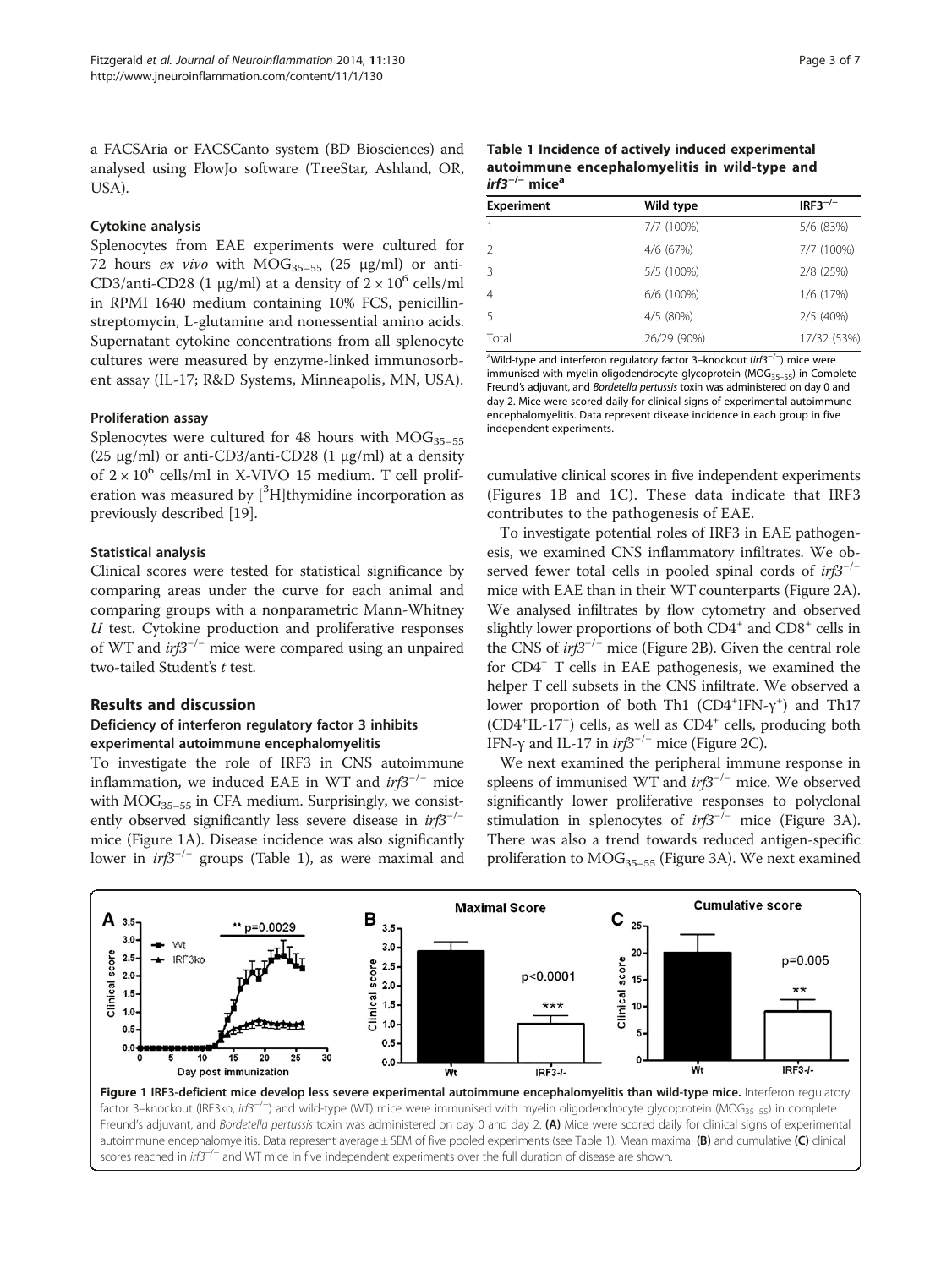<span id="page-3-0"></span>

cytokine production in splenocytes activated with anti-CD3/anti-CD28 or with  $MOG<sub>35-55</sub>$ . Expression of IL-17 was significantly lower in splenocytes from  $irf3^{-/-}$  mice that were polyclonally activated or activated with  $MOG_{35-55}$ (Figure [3B](#page-4-0)), suggesting that IRF3 may play a role in IL-17 production by T cells.

#### IRF3 deficiency impairs Th17 differentiation

As both Th1 and Th17 cells were found at lower frequencies in the CNS of  $irf3^{-/-}$  mice with EAE than in the WT

mice (Figure 2C), we investigated the impact of IRF3 deficiency on Th1 and Th17 differentiation in vitro. Consistently, IRF3 deficiency resulted in increased proportions of Th1 cells ( $CD4+IFN-\gamma^+$ ) in all conditions tested (Figure [4A](#page-5-0)). Conversely, proportions of Th17 cells (CD4<sup>+</sup>IL-17<sup>+</sup>) were lower in irf3−/<sup>−</sup> cultures than in WT cultures in Th17 polarised cultures (Figure [4](#page-5-0)A), the only condition in which robust IL-17 expression was observed (TGF  $β$  + IL-6 + IL-1β + anti-IFN-γ). These findings demonstrate that IRF3 mediates helper T cell polarisation with opposing supportive and inhibitory effects on Th17 and Th1 differentiation, respectively. Thus, although proportions of both Th1 and Th17 subsets were reduced in the CNS of mice with EAE (Figure 2C), it is likely that reduced Th17 development was a limiting factor in the development of EAE in  $irf3^{-/-}$  mice. Of note, certain Th17 polarisation experiments included neutralising anti-IFN-γ antibody to ensure that differences were not due to the observed increase in IFN-γ production in the absence of IRF3 (Figure [4](#page-5-0)A). We also examined additional Th17-polarising cytokine cocktails that support de novo differentiating (TGF-β + IL-6 + IL-1β + TNF-α) and differentiated (IL-23) Th17 cells, and we consistently observed less IL-17 production in IRF3-deficient cultures (Figure [4B](#page-5-0)). These data provide strong evidence that IRF3 is involved in Th17 cell development and function.

## IRF3-deficient T cells fail to transfer experimental autoimmune encephalomyelitis

To investigate the role of IRF3 specifically in Th17 cell pathogenicity, we used a Th17-biased model of adoptively transferred EAE. WT and  $irf3^{-/-}$  donors were immunised with  $MOG_{35-55}$  in CFA medium, and peripheral lymphoid organs were harvested and reactivated with antigen in vitro in the presence of exogenous IL-23. CD4<sup>+</sup> cells were purified and transferred intravenously to naive recipient WT mice. Strikingly,  $irf3^{-/-}$  CD4<sup>+</sup> cells failed to induce EAE in any recipient animal in three independent experiments (Figure [4](#page-5-0)C and Table [2](#page-5-0)). These findings demonstrate a key role for IRF3 in the pathogenicity of Th17 cells in EAE. Interestingly, as purified CD4+ T cells (WT or *irf3<sup>-/-</sup>*) were transferred to WT recipients, the findings from this study could have pointed towards a central role for direct, T-cell intrinsic IRF3 activity in influencing Th17 differentiation and pathogenicity. However, transfer of WT CD4<sup>+</sup> cells to  $irf3^{-/-}$  recipients also failed to induce clinical EAE in any animals in two replicate experiments (Figure [4C](#page-5-0) and Table [2\)](#page-5-0), suggesting that T-cell extrinsic mechanisms are also involved in the lack of disease observed in IRF3-deficient recipients of WT CD4<sup>+</sup> T cells.

Thus, we sought to address whether  $CD4^+$  T cell intrinsic or extrinsic IRF3 activity influenced Th17 differentiation. Splenocytes and lymph nodes from WT and  $irf3^{-/-}$  mice were harvested 7 days after immunisation with  $MOG_{35-55}$ . CD4<sup>+</sup> and CD4<sup>-</sup> fractions were prepared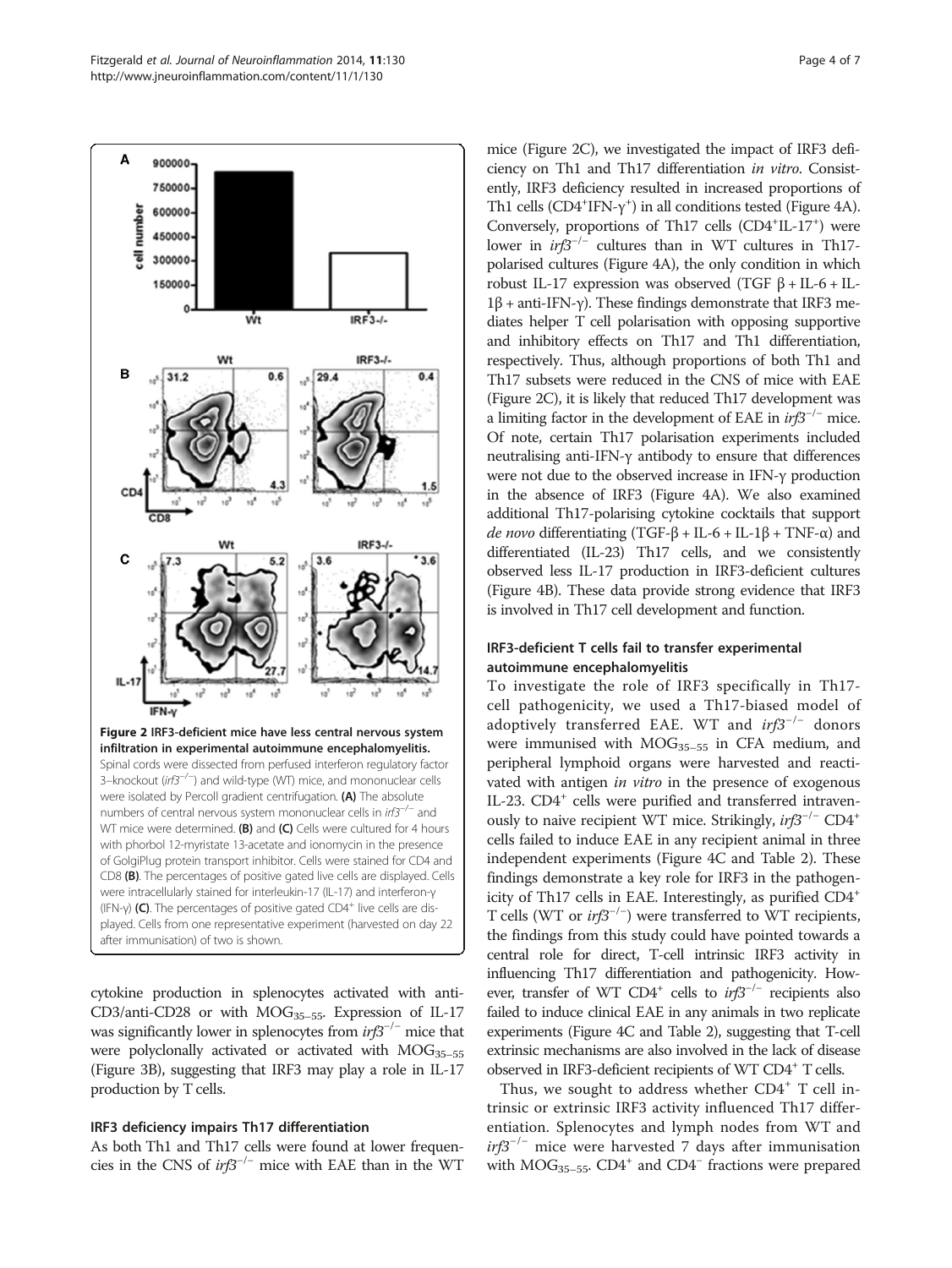<span id="page-4-0"></span>

by immunomagnetic purification and co-cultured in combinations in which IRF3 deficiency was restricted to CD4<sup>+</sup> cells, CD4<sup>−</sup> cells, all cells or none. Cultures were reactivated with  $MOG_{35-55}$  in Th17-polarising conditions. Strikingly, IL-17 production was impaired when all cells were deficient in IRF3 and when CD4<sup>−</sup> cells were deficient in IRF3, but not when only CD4<sup>+</sup> cells lacked IRF3 (Figure [4](#page-5-0)D). These data show that, during antigen activation of CD4<sup>+</sup> T cells, IRF3 activity in non-CD4<sup>+</sup> T cells is required for maximal Th17 responses.

The findings of these studies are surprising, considering that type I IFN has been found to be protective in EAE in studies of IFN-α/β receptor–deficient mice and IFN-β-deficient mice [[15-17\]](#page-6-0). Furthermore, we have previously shown that activation of TLR3 with polyinosinicpolycytidylic acid, which signals via IRF3, suppresses relapsing–remitting EAE in SJL mice [\[20](#page-6-0)]. This was also shown in chronic EAE by Tzima et al. [[13\]](#page-6-0). However, these paradoxical findings may be explained in part by findings reported by Axtell et al. [[21\]](#page-6-0), who showed that, though IFN-β suppressed EAE in a Th1 model, the severity of EAE in an IL-23-driven Th17 model was in fact exacerbated by IFN-β. As signalling through IRF3 results in IFN-β production, IRF3 deficiency may abrogate such an exacerbating effect of IFN-β, particularly in IL-23-driven autoreactive T cells. In addition, Al-Salleeh and Petro have shown that the IL-23p19 promoter contains a binding site for IRF3 [[22](#page-6-0)], and Smith et al. have reported increased IRF3 binding to the IL-23p19 promoter in monocytes taken from patients with systemic lupus erythematosus [\[23](#page-6-0)]. In a recent study of the

inhibition of IL-23 by morphine, Ma et al. reported inhibition of IRF3 phosphorylation and suggested that this may underlie the observed inhibition of IL-23 [[24](#page-6-0)]. Of note, however, we observed impaired IL-17 responses in cultures supplemented with IL-23; thus, a lack of IRF3 driven IL-23 does not completely explain the decreased Th17 responses in our studies. In addition to recent discoveries pertaining to IL-23, IRF3 has been shown to inhibit Th1 responses by binding to the  $1/12b$  promoter and negatively regulating  $Il12b$  expression [\[25\]](#page-6-0). Indeed,  $irf3^{-/-}$  dendritic cells infected with vesicular stomatitis virus induced enhanced Th1 responses in naive syngeneic recipients associated with increased Ifng expression [[25](#page-6-0)]. Similarly, in our present study, we observed enhanced Th1 differentiation during in vitro T cell activation in non-polarised and Th1- and Th17-polarising conditions.

It is tempting to speculate that such enhanced Th1 development in the absence of IRF3 inhibited Th17 development in our cultures. However, it is noteworthy that neutralisation of IFN-γ in our cultures did not restore Th17 polarisation in  $irf3^{-/-}$  cultures to levels of WT cells.

## Conclusion

Collectively, the data reported here lend support to a role for IRF3 in driving the IL-23/Th17 axis and the pathogenesis of CNS autoimmune inflammation. These data indicate that IRF3 plays a critical role in the development of Th17 responses and  $MOG_{35-55}$ -induced EAE and thus warrants investigation in human MS.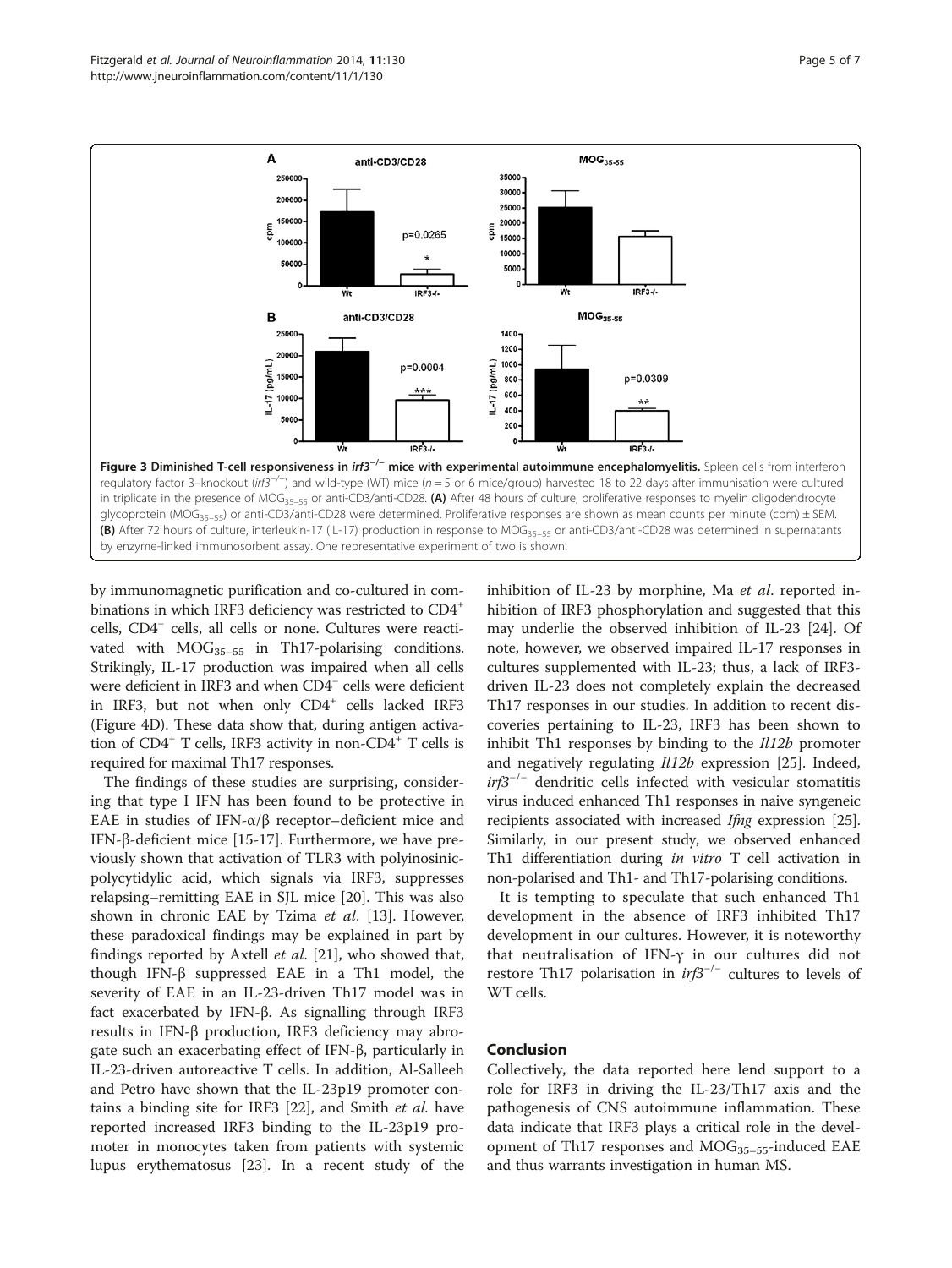<span id="page-5-0"></span>

were harvested from WT and irf3<sup>-/-</sup> mice that had been immunised with MOG<sub>35–55</sub> for 7 days. CD4<sup>+</sup> and CD4<sup>-</sup> populations were immunomagnetically purified and cultured in combinations as indicated. Cultures were reactivated with MOG<sub>35–55</sub> (25 μg/ml) in the presence of IL-23 (20 ng/ml), and IL-17 was measured by ELISA ( $n = 4$ ). Data from one experiment representative of two or three replicate experiments are shown.

## Competing interests

The authors declare that they have no competing interests.

#### Authors' contributions

DCF and BG designed experiments. DCF, KO, ZFK and AY performed experiments. BG, DCF and AM oversaw the study. DCF, BG and KO prepared the manuscript. All authors read and approved the final manuscript.

## Acknowledgements

We are very grateful to Prof Tadatsugu Taniguchi (University of Tokyo) and Prof Kate Fitzgerald (University of Massachusetts) for the provision of irf3<sup>-/−</sup> mice.

#### Author details

<sup>1</sup> Centre for Infection and Immunity, Queen's University Belfast, Belfast, UK<br><sup>2</sup> Division of Clinical Neuroscience, University of Nottingham, Nottingham <sup>2</sup>Division of Clinical Neuroscience, University of Nottingham, Nottingham, UK. <sup>3</sup>Department of Neurology, Thomas Jefferson University, Philadelphia, PA USA. <sup>4</sup>Centre for Infection and Immunity, School of Medicine, Dentistry and Biomedical Science, Queen's University Belfast, 97 Lisburn Road, Belfast BT9 7BL, UK. <sup>5</sup>Clinical Neurology Research Group, Division of Clinical Neuroscience University of Nottingham School of Medicine, C Floor South Block, Queen's Medical Centre, Nottingham NG7 2UH, UK. <sup>6</sup>Department of Neurology, Thomas Jefferson University, 909 Walnut Street, 2nd Floor, COB Bldg., Philadelphia, PA 19107, USA.

#### Received: 3 April 2014 Accepted: 8 July 2014 Published: 28 July 2014

## Table 2 Incidence of adoptively transferred experimental autoimmune encephalomyelitis with CD4<sup>+</sup> cells from  $irf3^{-/-}$ and wild-type donors<sup>a</sup>

| <b>Experiment</b> | WT to WT    | $irf3^{-/-}$ to WT | WT to irf3 <sup>-/-</sup> |  |
|-------------------|-------------|--------------------|---------------------------|--|
|                   | 6/6 (100%)  | $0/4(0\%)$         | $0/6(0\%)$                |  |
| 2                 | 7/7 (100%)  | $0/4(0\%)$         |                           |  |
| 3                 | 4/5 (80%)   | $0/5(0\%)$         |                           |  |
| $\overline{4}$    | 3/3 (100%)  |                    | $0/5(0\%)$                |  |
| Total             | 20/21 (95%) | 0/13(0%)           | 0/11(0%)                  |  |
|                   |             |                    |                           |  |

<sup>a</sup>Wild-type (WT) and interferon regulatory factor 3–knockout (irf3<sup>−/−</sup>) mice were immunised with myelin oligodendrocyte glycoprotein (MOG<sub>35-55</sub>) in complete Freund's adjuvant medium. After 10 days, cells from spleens and lymph nodes were reactivated with MOG35–<sup>55</sup> in the presence of interleukin-23 for 3 days. Cells were transferred intravenously into naive WT or irf3<sup>-/−</sup> recipient mice that received Bordetella pertussis toxin on day 0 and day 2 after cell transfer. Mice were scored daily for clinical signs of disease. Data represent disease incidence in each group in two to four independent experiments, and headings describe donor-to-recipient transfers.